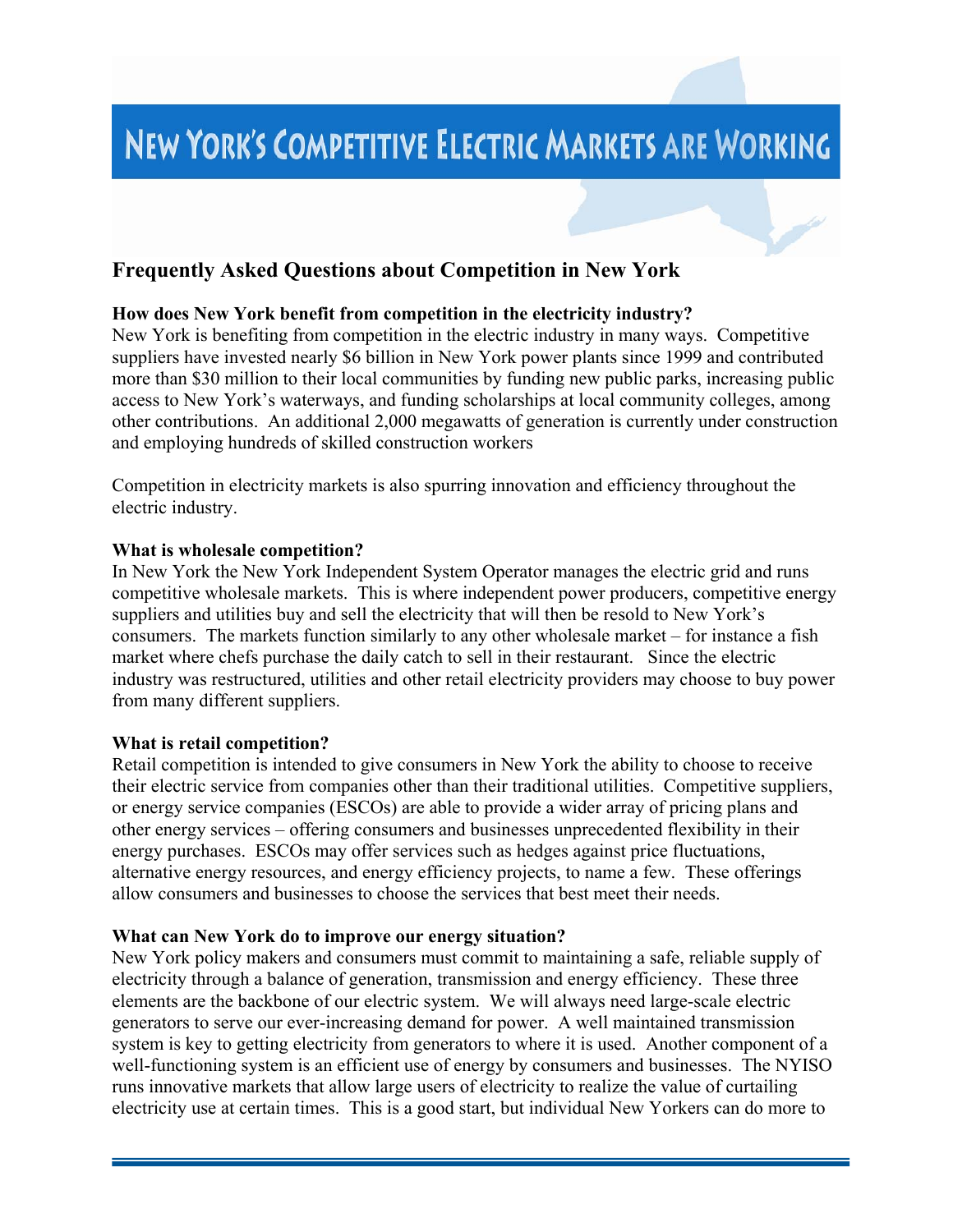use energy wisely. More efficient home appliances, programmable heating and cooling systems and old-fashioned conservation efforts like not lighting unused rooms will also help maintain a safe reliable system.

## **Why are gas prices increasing?**

While the price of gasoline, the backbone of the transportation industry, has recently begun to return to more normal levels, the price of natural gas, used to heat homes, generate electricity and power manufacturing, continues to be well above historical levels. There are many factors contributing to the high price of natural gas. First, demand for natural gas has steadily increased in recent decades, as more homes use the fuel as the primary source of heat in winter. In addition, more electric generators turn to natural gas to meet environmental standards. This growing demand has not been met with growing supply or natural gas infrastructure. In addition, New York and the Northeast are at the end of most existing pipelines. That means natural gas must travel great distances to reach us. 2005 was also a particularly difficult year for the natural gas supply industry due to major disruptions caused by a succession of devastating hurricanes in the Gulf of Mexico.

While natural gas is a global market that cannot be controlled by one state, there are things New York can do to help ease the strain on the natural gas system. First, New York needs to expand its natural gas infrastructure, including pipelines, and consider expanding liquefied natural gas facilities. Second, New York should better coordinate energy and environmental regulations to ensure that environmental goals do not prevent the state from maintaining a diverse mix of energy resources by encouraging an over-reliance on any single fuel source.

## **Why are electricity prices increasing?**

Electricity prices increase when the demand for electricity grows and when fuel prices increase.

New York's demand for electricity has been steadily growing for the last decade. In 1995 the peak demand for electricity was 27,206 mw; by 2005 that number had risen to 32,075 mw. That is an 18 percent increase in the last ten years.

Since competitive markets consistently choose the most efficient generators to run first, as demand rises, less efficient generators are needed to meet demand. Thus, higher demand results in higher prices.

In addition, the price of electricity is closely tied to the cost of the fuels used to generate electricity. Electric generators must purchase fuel just as businesses and consumers do. As natural gas, oil and coal prices increase so do electricity prices.

## **Why is a diversity of fuels important for reliable electricity supply?**

New York's existing facilities are powered by a mix of fuels, including natural gas, hydropower, wind, solar, biomass, waste-to-energy, nuclear, and coal. This diversity of generating types reduces the impact of price or supply changes of any one fuel type on the electric markets. If any of these fuels is not available or becomes too expensive, the other remaining fuels supply the needed electricity.